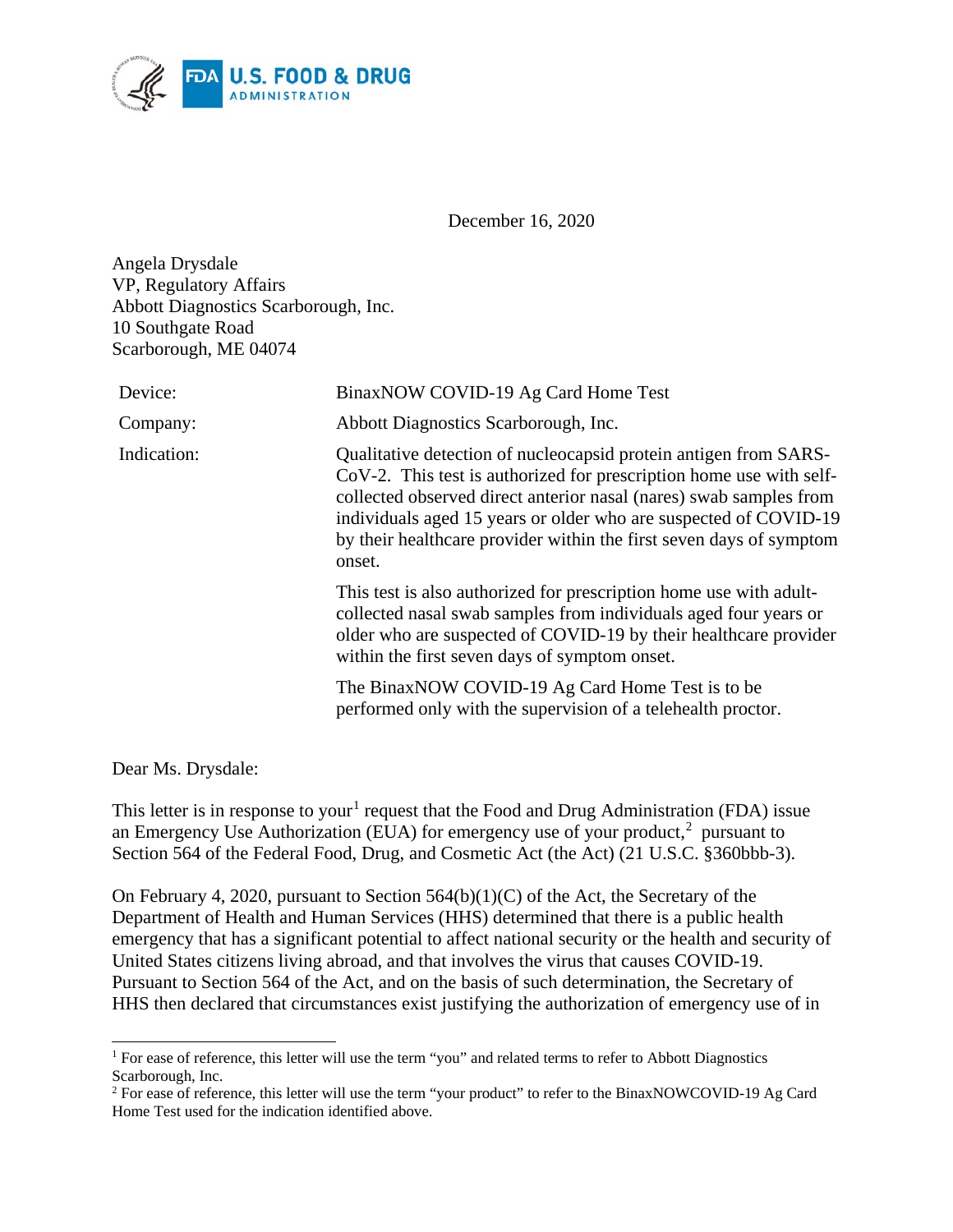vitro diagnostics for detection and/or diagnosis of the virus that causes COVID-19 subject to the terms of any authorization issued under Section 564(a) of the Act.<sup>[3](#page-1-0)</sup>

FDA considered the totality of scientific information available in authorizing the emergency use of your product for the indication above. A summary of the performance information FDA relied upon is included in the Instructions for Use (identified below).

Having concluded that the criteria for issuance of this authorization under Section 564(c) of the Act are met, I am authorizing the emergency use of your product, described in the Scope of Authorization of this letter (Section II), subject to the terms of this authorization.

# **I. Criteria for Issuance of Authorization**

I have concluded that the emergency use of your product meets the criteria for issuance of an authorization under Section 564(c) of the Act, because I have concluded that:

- 1. The SARS-CoV-2 can cause a serious or life-threatening disease or condition, including severe respiratory illness, to humans infected by this virus;
- 2. Based on the totality of scientific evidence available to FDA, it is reasonable to believe that your product may be effective in diagnosing COVID-19, and that the known and potential benefits of your product when used for diagnosing COVID-19, outweigh the known and potential risks of your product; and
- 3. There is no adequate, approved, and available alternative to the emergency use of your product. [4](#page-1-1)

# **II. Scope of Authorization**

I have concluded, pursuant to Section  $564(d)(1)$  of the Act, that the scope of this authorization is limited to the indication above.

# **Authorized Product Details**

Your product is a lateral flow immunoassay intended for the qualitative detection of nucleocapsid protein antigen from SARS-CoV-2. This test is authorized for prescription home use with self-collected observed direct anterior nasal (nares) swab samples from individuals aged 15 years or older who are suspected of COVID-19 by their healthcare provider within the first seven days of symptom onset or adult-collected nasal swab samples from individuals aged four years or older who are suspected of COVID-19 by their healthcare provider within the first seven days of symptom onset. The BinaxNOW COVID-19 Ag Card Home Test is to be performed only with the supervision of a telehealth proctor.<sup>[5](#page-1-2)</sup>

<span id="page-1-0"></span> <sup>3</sup> U.S. Department of Health and Human Services, *Determination of a Public Health Emergency and Declaration that Circumstances Exist Justifying Authorizations Pursuant to Section 564(b) of the Federal Food, Drug, and* 

<span id="page-1-1"></span><sup>&</sup>lt;sup>4</sup> No other criteria of issuance have been prescribed by regulation under Section  $564(c)(4)$  of the Act.

<span id="page-1-2"></span><sup>&</sup>lt;sup>5</sup> For purposes of this EUA, a telehealth proctor is someone who has been trained to observe sample collection and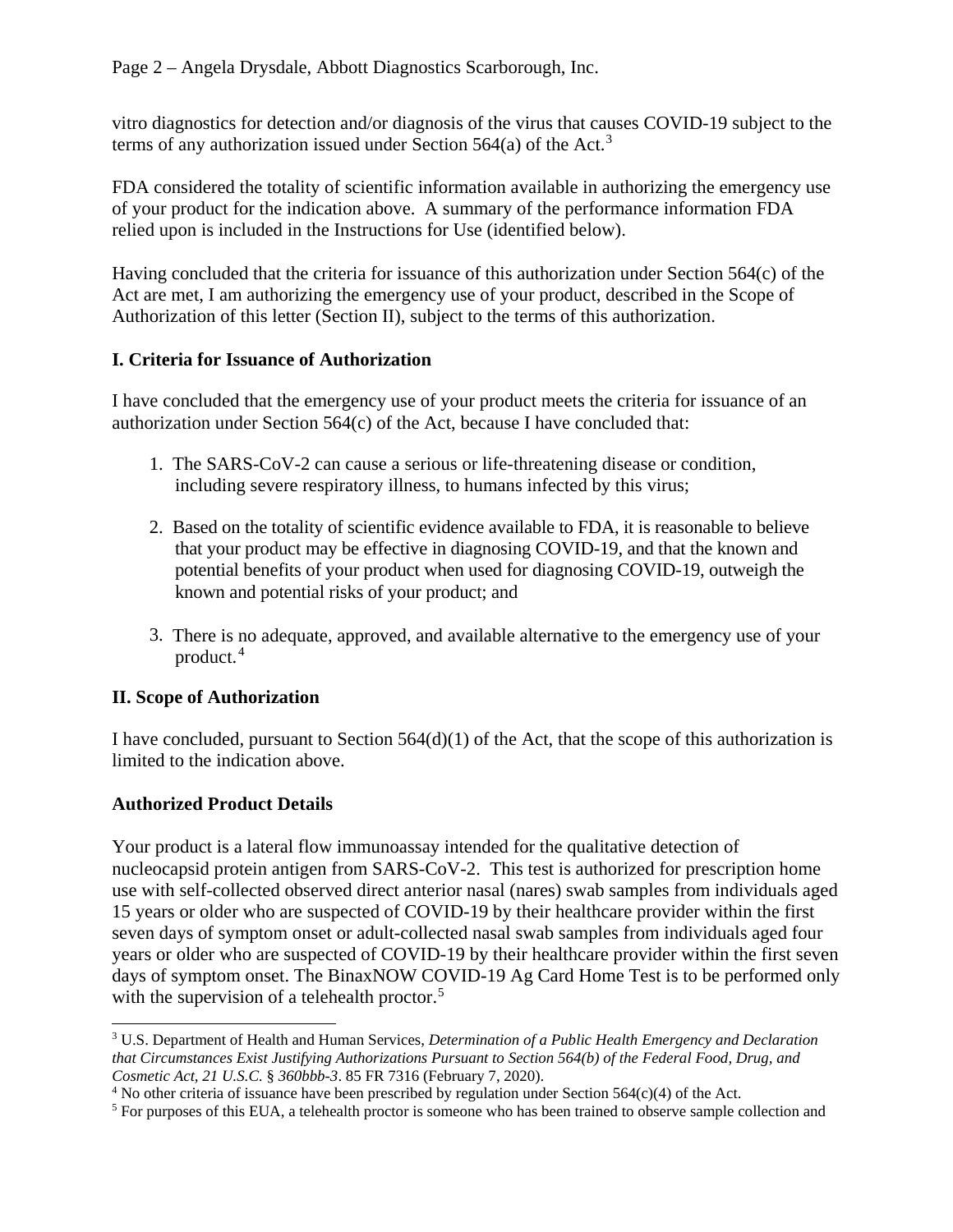The SARS-CoV-2 nucleocapsid protein antigen is generally detectable in anterior nasal (nares) swabs during the acute phase of infection. Positive results indicate the presence of viral antigens, but clinical correlation with patient history and other diagnostic information is necessary to determine infection status. Positive results do not rule out bacterial infection or co-infection with other viruses. Negative results should be treated as presumptive and confirmation with a molecular assay, if necessary, for patient management, may be performed. Negative results do not rule out SARS-CoV-2 infection and should not be used as the sole basis for treatment or patient management decisions including infection control decisions. Negative results should be considered in the context of a patient's recent exposures, history and the presence of clinical signs and symptoms consistent with COVID-19. Individuals who test negative and continue to experience COVID-like symptoms should seek follow up care from their healthcare provider.

Once connected to the telehealth website, the patient will answer a series of questions. If the patient is eligible for testing, they will be provided with a prescription by a healthcare provider associated with the telehealth service and the test will be ordered. The test kit can be shipped directly to the patient's house or can be picked up at a designated location, such as a pharmacy, by the patient. Once the patient obtains the BinaxNOW COVID-19 Ag Card Home Test, the patient logs into the NAVICA software application (App) and selects, "I Already Have a Test Kit." Next they visit the telehealth provider website to start testing and wait in queue to connect to the telehealth proctor.

Your product is performed with the supervision of a telehealth proctor. First, the patient opens the test kit when instructed and scans the QR code on the test card with a compatible smart phone using the NAVICA App. Next, 6 drops of extraction reagent from a dropper bottle are added to the top hole of the swab well. A nasal swab specimen is then self-collected or adult-collected under observation of the telehealth proctor. The patient sample is inserted into the test card through the bottom hole of the swab well, and firmly pushed upwards until the swab tip is visible through the top hole. The swab is rotated 3 times clockwise and the card is closed, bringing the extracted sample into contact with the test strip. Test results are interpreted visually after 15 minutes based on the presence or absence of visually detectable pink/purple colored lines. The patient scans the QR code again on the test card before showing the test card to the telehealth proctor who instructs the patient on how to read the test card result. Upon completion of the test and result interpretation by the user, the telehealth proctor will send the results to the user via the NAVICA App. The user will then be notified by email and on their mobile device that their results are ready and can go to the results screen in the NAVICA App to view their result. The telehealth proctor will also send the "BinaxNOW COVID-19 Ag Card Home Test Kit Procedure Card" to the patient at the conclusion of the test. Reporting to appropriate public health authorities will be handled by a healthcare provider, based on the information submitted to the NAVICA App by the telehealth proctor.

The BinaxNOW COVID-19 Ag Card Home Test includes the following materials or other authorized materials: one Test Card, Extraction Reagent, and a Nasal Swab.

Your product includes an internal control test line that must generate the expected result for a test

 $\overline{a}$ 

provide instructions and result interpretation assistance to patients using your product. In general, the telehealth proctor that will observe testing through the NAVICA App is **not** a healthcare provider.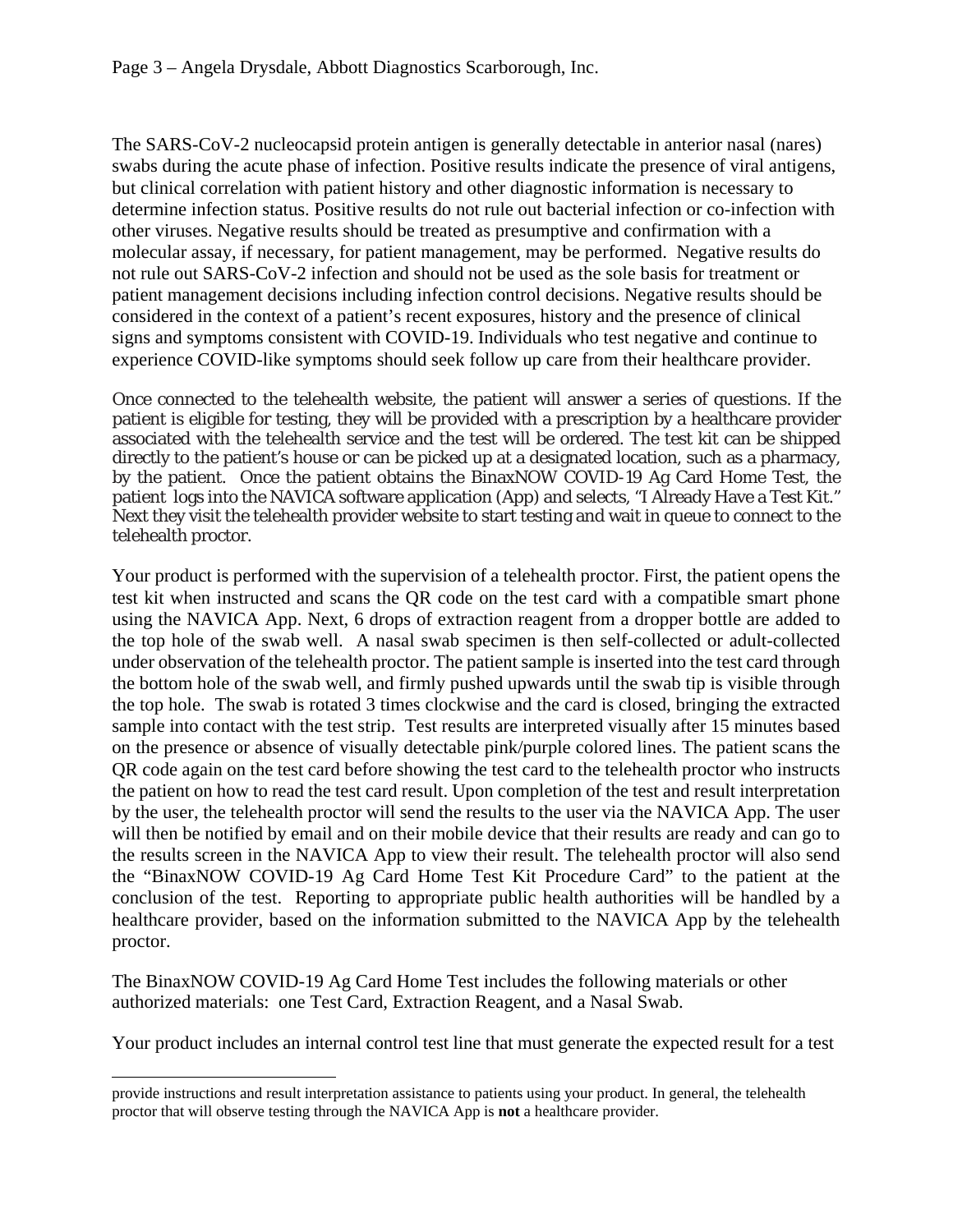to be considered valid, as outlined in the "BinaxNOW COVID-19 Ag Card Home Test Healthcare Provider Instructions for Use" and the "BinaxNOW COVID-19 Ag Card Home Test Kit Procedure Card."

The labeling entitled "BinaxNOW COVID-19 Ag Card Home Test Kit Procedure Card" and the "BinaxNOW COVID-19 Ag Card Home Test Healthcare Provider Instructions for Use" (available at [https://www.fda.gov/medical-devices/coronavirus-disease-2019-covid-19](https://www.fda.gov/medical-devices/coronavirus-disease-2019-covid-19-emergency-use-authorizations-medical-devices/vitro-diagnostics-euas) [emergency-use-authorizations-medical-devices/vitro-diagnostics-euas\)](https://www.fda.gov/medical-devices/coronavirus-disease-2019-covid-19-emergency-use-authorizations-medical-devices/vitro-diagnostics-euas), and the "BinaxNOW COVID-19 Ag CARD HOME TEST Kit" box label, NAVICA App, and the "Fact Sheet for Healthcare Providers: Abbott Diagnostics Scarborough, Inc.- BinaxNOW COVID-19 Ag Card Home Test<sup>"[6](#page-3-0)</sup> pertaining to the emergency use, which are required to be made available as set forth in the Conditions of Authorization (Section IV), are collectively referred to as "authorized labeling."

The above described product, with the authorized labeling as set forth in the Conditions of Authorization (Section IV) is authorized to be distributed and used under this EUA, despite the fact that it does not meet certain requirements otherwise required by applicable federal law.

I have concluded, pursuant to Section  $564(d)(2)$  of the Act, that it is reasonable to believe that the known and potential benefits of your product, when used consistent with the Scope of Authorization of this letter (Section II), outweigh the known and potential risks of your product.

I have concluded, pursuant to Section 564(d)(3) of the Act, based on the totality of scientific evidence available to FDA, that it is reasonable to believe that your product may be effective in diagnosing COVID-19, when used consistent with the Scope of Authorization of this letter (Section II), pursuant to Section  $564(c)(2)(A)$  of the Act.

FDA has reviewed the scientific information available to FDA, including the information supporting the conclusions described in Section I above, and concludes that your product (as described in the Scope of Authorization of this letter (Section II)) meets the criteria set forth in Section 564(c) of the Act concerning safety and potential effectiveness.

The emergency use of your product under this EUA must be consistent with, and may not exceed, the terms of this letter, including the Scope of Authorization (Section II) and the Conditions of Authorization (Section IV). Subject to the terms of this EUA and under the circumstances set forth in the Secretary of HHS's determination under Section 564(b)(1)(C) of the Act described above and the Secretary of HHS's corresponding declaration under Section 564(b)(1) of the Act, your product is authorized for the indication above.

## **III. Waiver of Certain Requirements**

I am waiving the following requirements for your product during the duration of this EUA:

<span id="page-3-0"></span> <sup>6</sup> Note that the information typically found in a Fact Sheet for Patients is contained in the "BinaxNOW COVID-19 Ag CARD HOME TEST Kit Procedure Card."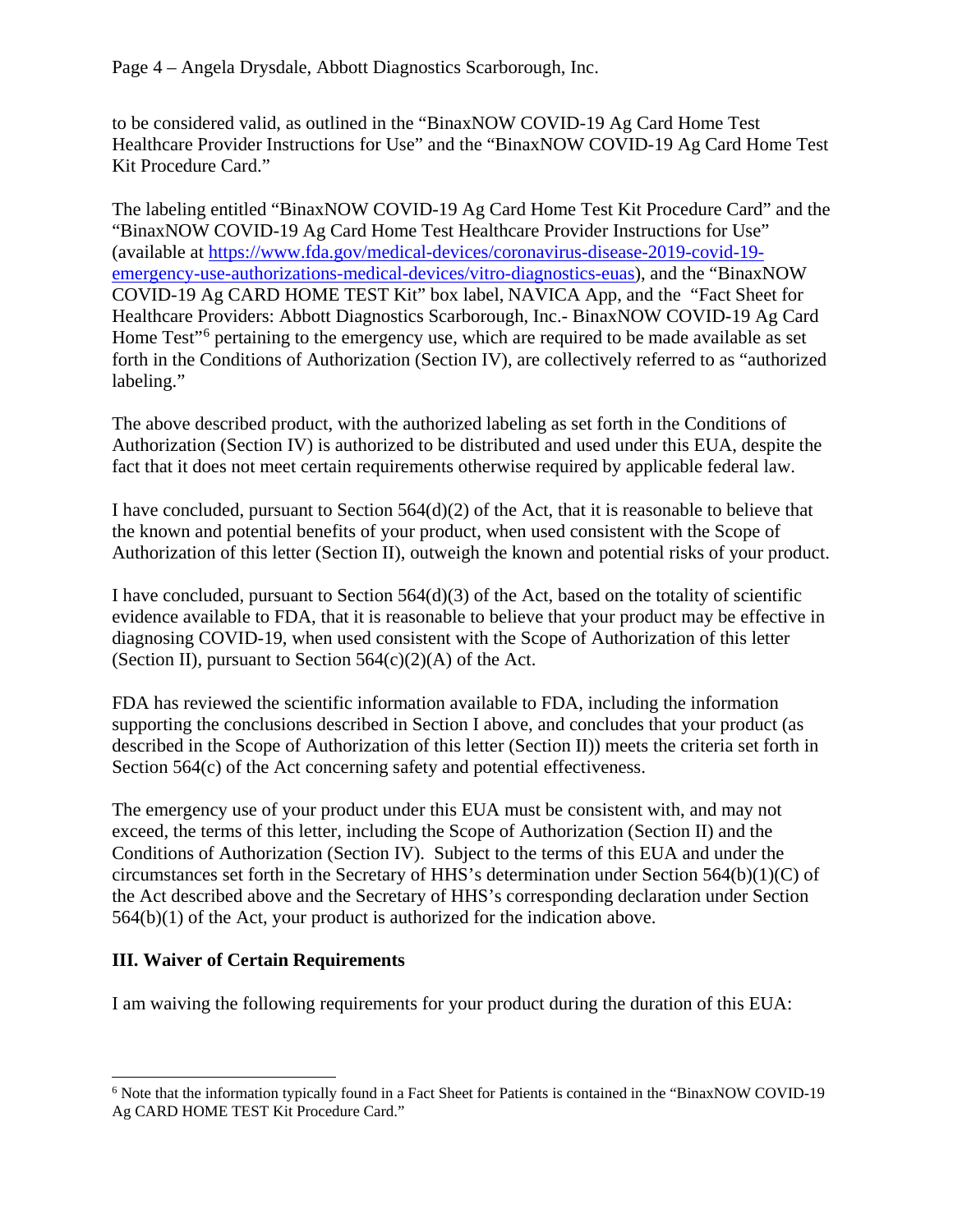Page 5 – Angela Drysdale, Abbott Diagnostics Scarborough, Inc.

• Current good manufacturing practice requirements, including the quality system requirements under 21 CFR Part 820 with respect to the design, manufacture, packaging, labeling, storage, and distribution of your product, but excluding Subpart H (Acceptance Activities, 21 CFR 820.80 and 21 CFR 820.86), Subpart I (Nonconforming Product, 21 CFR 820.90), and Subpart O (Statistical Techniques, 21 CFR 820.250).

### **IV. Conditions of Authorization**

Pursuant to Section 564(e) of the Act, I am establishing the following conditions on this authorization:

#### **Abbott Diagnostics Scarborough, Inc. (You) and Authorized Distributor(s)[7](#page-4-0)**

- A. Your product must comply with the following labeling requirements: the intended use statement in 21 CFR 809.10(a)(2), (b)(2); adequate directions for use in 21 U.S.C. 352(f) and 21 CFR 809.10(b)(5), (7), and (8); appropriate limitations on the use of the device including information required under 21 CFR 809.10(a)(4); and any available information regarding performance of the device, including requirements under 21 CFR 809.10(b)(12).
- B. You and authorized distributor(s) must make available on your website(s) all authorized labeling, excluding NAVICA App that is otherwise available.
- C. You and authorized distributor(s) must maintain records of customer complaint files and report to FDA any significant complaints about usability or deviations from the established performance characteristics of which you and authorized distributor(s) become aware.
- D. You and authorized distributor(s) must inform relevant public health authorities of this EUA, including the terms and conditions herein, and any updates made to your product and/or the authorized labeling.
- E. Through a process of inventory control, you and authorized distributor(s) must maintain records of the locations (e.g., pharmacies, doctor's offices, etc.) to which your product is distributed and the number of tests distributed to each location.
- F. You and authorized distributor(s) must collect information on the performance of your product and have a process in place to track adverse events, including any occurrence of false positive or false negative results and significant deviations from the established performance characteristics of the product of which you become aware and report any such events to FDA in accordance with 21 CFR Part 803. Serious adverse events, especially unexpected biosafety concerns, should immediately be reported to DMD/OHT7-OIR/OPEQ/CDRH (via email: [CDRH-EUAReporting@fda.hhs.gov\)](mailto:CDRH-EUAReporting@fda.hhs.gov).

<span id="page-4-0"></span> <sup>7</sup> "Authorized Distributor(s)" are identified by you, Abbott Diagnostics Scarborough, Inc., in your EUA submission as an entity allowed to distribute your product.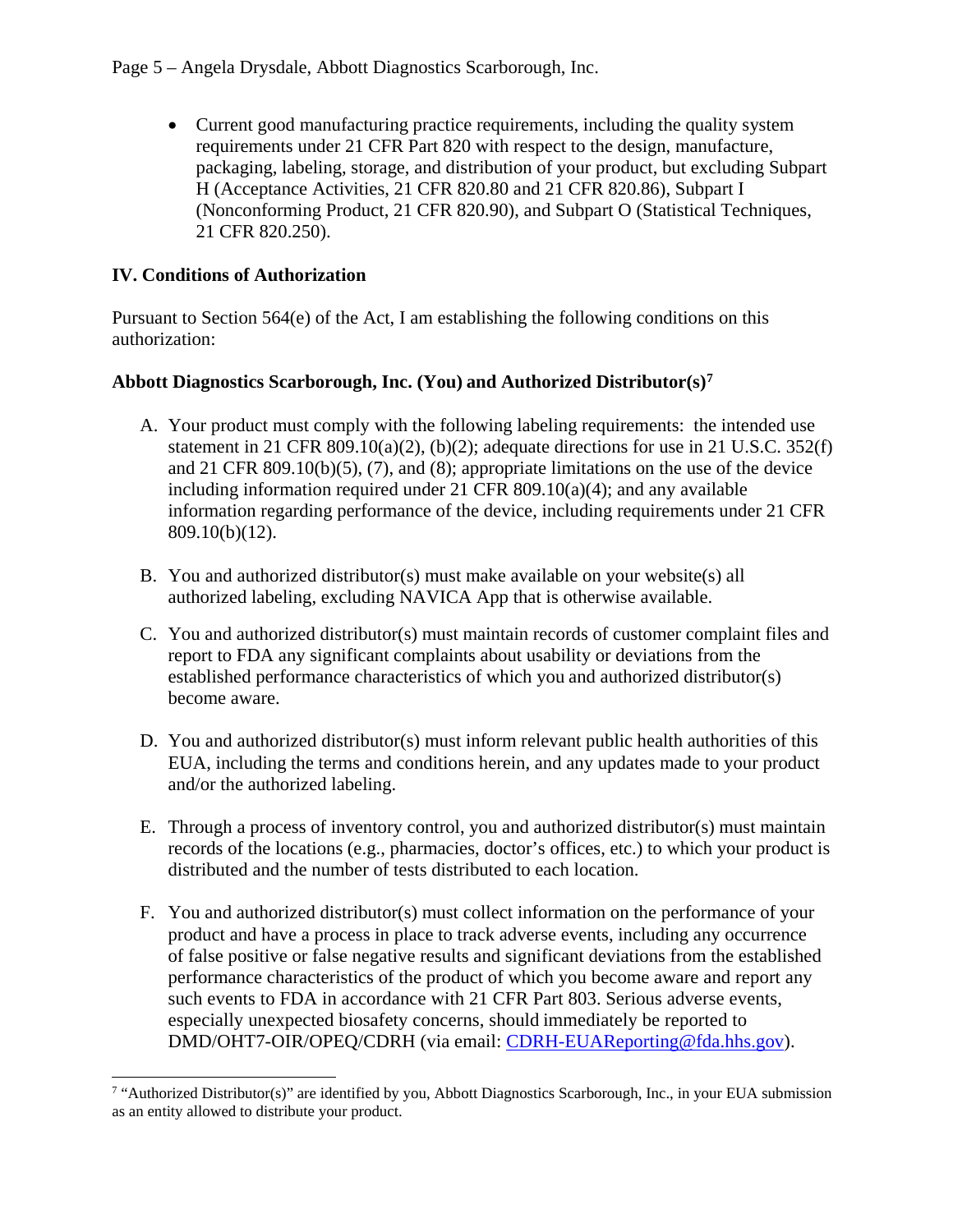G. You and authorized distributor(s) are authorized to make available additional information relating to the emergency use of your product that is consistent with, and does not exceed, the terms of this letter of authorization.

#### **Abbott Diagnostics Scarborough, Inc. (You)**

- H. You must notify FDA of any authorized distributor(s) of your product, including the name, address, and phone number of any authorized distributor(s).
- I. You must provide authorized distributor(s) with a copy of this EUA and communicate to authorized distributor(s) any subsequent revisions that might be made to this EUA and its authorized accompanying materials, including the authorized labeling.
- J. You must provide an electronic copy of the "BinaxNOW COVID-19 Ag Card Home Test Kit Procedure Card" at the conclusion of the telehealth service to each patient, and must make the authorized Instructions for Use electronically available on your website. Additionally, you must provide healthcare providers the opportunity to request a copy of the Instructions for Use in paper form, and after such request, promptly provide the requested labeling without additional cost.
- K. You may request changes to this EUA for your product, including to the Scope of Authorization (Section II in this letter) or to the authorized labeling, including requests to make available additional authorized labeling specific to an authorized distributor. Such additional labeling may use another name for the product but otherwise must be consistent with the authorized labeling, and shall not exceed the terms of authorization of this letter. Any request for changes to this EUA should be submitted to the Division of Microbiology (DMD)/Office of Health Technology 7 (OHT7)-Office of In Vitro Diagnostics and Radiological Health (OIR)/Office of Product Evaluation and Quality (OPEQ)/Center for Devices and Radiological Health (CDRH) and require appropriate authorization from FDA prior to implementation.
- L. You must comply with the following requirements pursuant to FDA regulations: Subpart H (Acceptance Activities, 21 CFR 820.80 and 21 CFR 820.86), Subpart I (Nonconforming Product, 21 CFR 820.90), and Subpart O (Statistical Techniques, 21 CFR 820.250).
- M. You must have lot release procedures and the lot release procedures, including the study design and statistical power, must ensure that the product released for distribution meet the clinical and analytical performance claimed in the authorized labeling.
- N. If requested by FDA, you must submit your lot release procedures to FDA, including sampling protocols, testing protocols, and acceptance criteria, that you use to release lots of your product for distribution in the U.S. If such lot release procedures are requested by FDA, you must provide them within 48 hours of the request.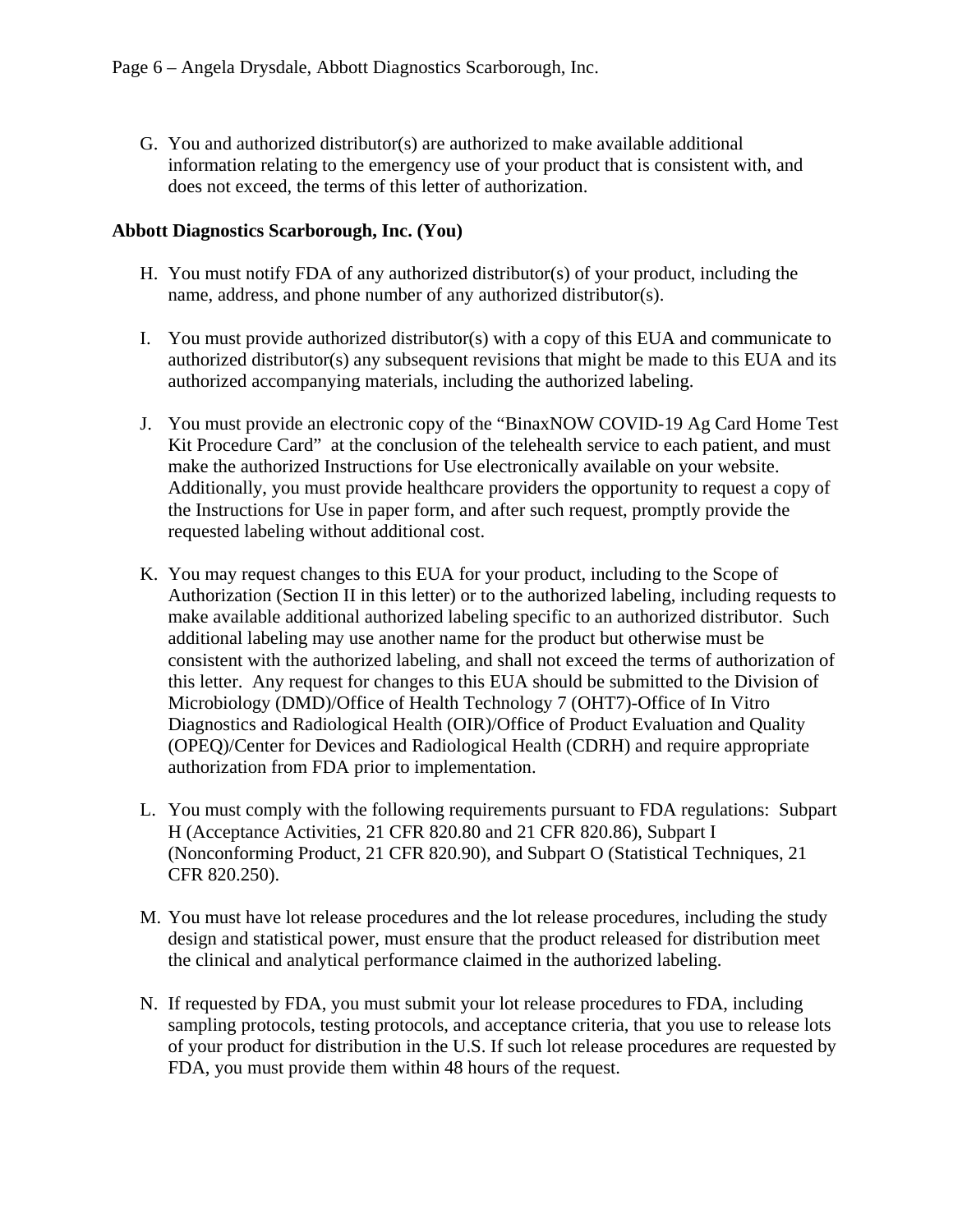- O. You must evaluate the analytical limit of detection and assess traceability<sup>[8](#page-6-0)</sup> of your product with any FDA-recommended reference material(s). After submission to and concurrence with the data by FDA, you will update your labeling to reflect the additional testing. Such labeling updates will be made in consultation with, and require concurrence of, DMD/OHT7-OIR/OPEQ/CDRH.
- P. You must complete your ongoing home use clinical study and submit the results to FDA within 4 months. The study must include supplemental data concerning pediatric use of your product. After submission to and review and concurrence with the data by FDA, you will update the authorized labeling to reflect the additional testing. Such labeling updates will be made in consultation with, and require concurrence of, DMD/OHT7- OIR/OPEQ/CDRH.
- Q. You must further evaluate software validation of your product, including cybersecurity in an FDA agreed upon post authorization study within 2 months of the date of this letter (unless otherwise agreed to with DMD/OHT7- OIR/OPEQ/CDRH). After submission to and concurrence with the data by FDA, you will update the authorized labeling to reflect the additional testing and complete any necessary software modification. Such labeling updates will be made in consultation with, and require concurrence of, DMD/OHT7- OIR/OPEQ/CDRH.
- R. You must implement the FDA agreed upon software updates to the NAVICA App software to further facilitate result reporting within 2 months of this letter (unless otherwise agreed to with DMD/OHT7- OIR/OPEQ/CDRH) and submit the updates to DMD/OHT7-OIR/OPEQ/CDRH and receive DMD/OHT7-OIR/OPEQ/CDRH's concurrence prior to implementation.
- S. You must ensure that any telehealth proctor, whether hired by you or a third-party, is appropriately trained with training materials as agreed to with DMD/OHT7- OIR/OPEQ/CDRH, on the processes for providing instructions and documenting results in the NAVICA App with respect to use of your product.
- T. You must ensure that any telehealth provider that provides services related to use of your product has healthcare providers with prescribing privileges available to answer patient questions, provide patients with additional information about their results, and report patient test results as appropriate to public health authorities.
- U. You must ensure that any telehealth provider that provides services related to use of your product has processes in place to track and promptly report any adverse events or other performance concerns about the use of your product to you. You must ensure that such telehealth provider adequately trains appropriate personnel about such processes.

## **Healthcare Providers**

<span id="page-6-0"></span> <sup>8</sup> Traceability refers to tracing analytical sensitivity/reactivity back to an FDA-recommended reference material.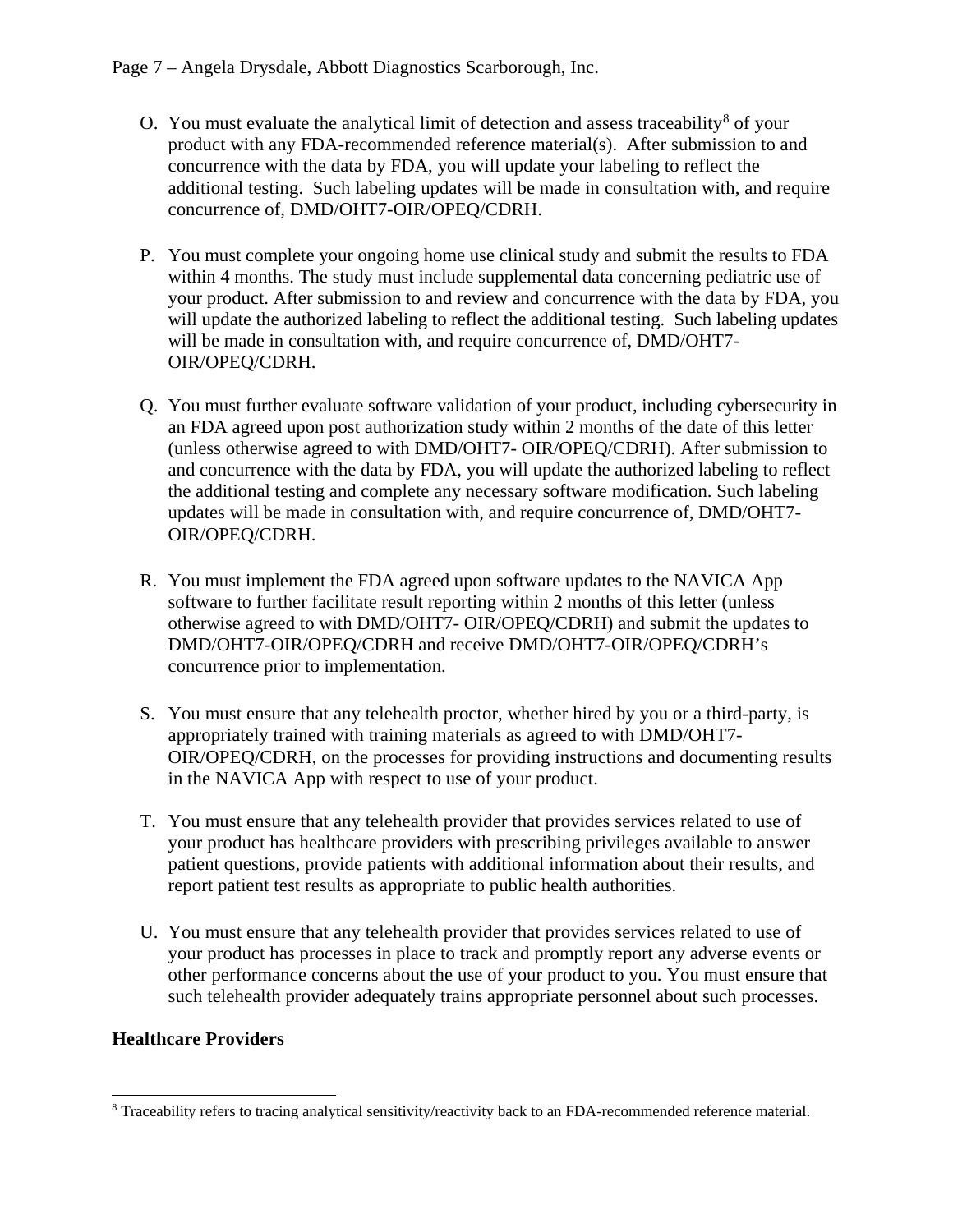- V. All prescribing healthcare providers must collect information on the performance of your product in the ordinary course of business and report to DMD/OHT7-OIR/OPEQ/CDRH (via email: [CDRH-EUA-Reporting@fda.hhs.gov\)](mailto:CDRH-EUA-Reporting@fda.hhs.gov) and you (via email: ts.scr@abbott.com, or via phone by contacting Abbott Diagnostics Scarborough, Inc. Technical Service at 1-800-257-9525) any suspected occurrence of false positive or false negative results and significant deviations from the established performance characteristics of your product of which they become aware.
- W. All prescribing healthcare providers must report all test results they receive from patients who use your product to relevant public health authorities in accordance with local, state, and federal requirements, using appropriate LOINC and SNOMED codes, as defined by the Laboratory In Vitro Diagnostics (LIVD) Test Code Mapping for SARS-CoV-2 Tests provided by the Centers for Disease Control and Prevention (available at: [https://www.cdc.gov/csels/dls/sars-cov-2-livd-codes.html\)](https://www.cdc.gov/csels/dls/sars-cov-2-livd-codes.html).

#### **Abbott Diagnostics Scarborough, Inc. (You), Authorized Distributor(s), and Healthcare Providers**

X. You, authorized distributors, and healthcare providers using your product must ensure that any records associated with this EUA are maintained until otherwise notified by FDA. Such records will be made available to FDA for inspection upon request.

### **Conditions Related to Printed Materials, Advertising and Promotion**

- Y. All descriptive printed matter, advertising, and promotional materials relating to the use of your product shall be consistent with the authorized labeling, as well as the terms set forth in this EUA and meet the requirements set forth in section  $502(a)$ ,  $(q)(1)$ , and  $(r)$  of the Act and FDA implementing regulations.
- Z. No descriptive printed matter, advertising, or promotionalmaterials relating to the use of your product may represent or suggest that this test is safe or effective for the detection of SARS-CoV-2.
- AA. All descriptive printed matter, advertising, and promotional materials relating to the use of your product shall clearly and conspicuously state that:
	- This product has not been FDA cleared or approved; but has been authorized by FDA under an EUA;
	- This product has been authorized only for the detection of proteins from SARS- CoV-2, not for any other viruses or pathogens; and,
	- This product is only authorized for the duration of the declaration that circumstances exist justifying the authorization of emergency use of in vitro diagnostics for detection and/or diagnosis of COVID-19 under Section 564(b)(1) of the Federal Food, Drug and Cosmetic Act, 21